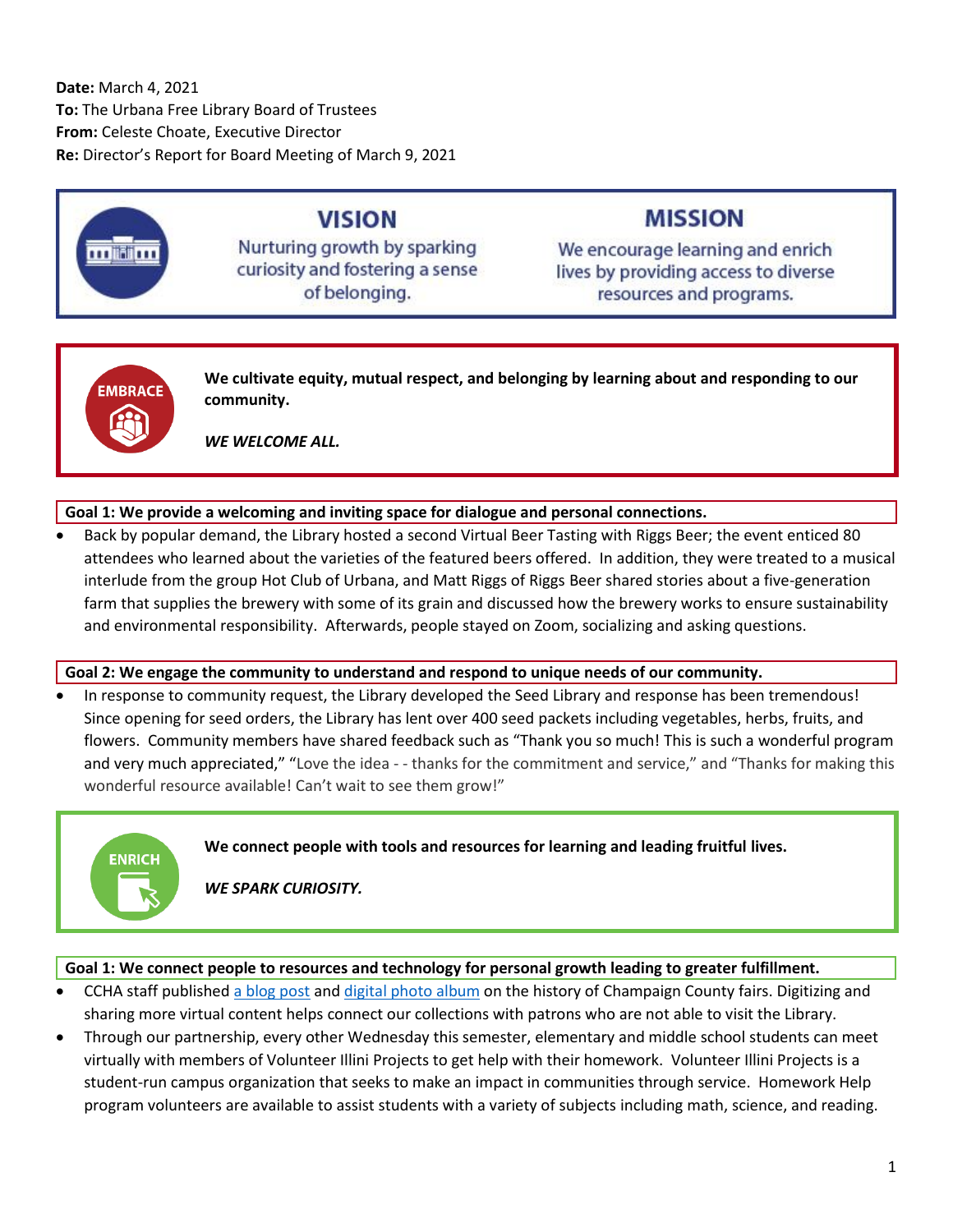- Urbana School District students with school ID cards can now use those ID cards to borrow materials from the Library. This change makes it more convenient for students with IDs to access online Library materials, as they can do so without filling out a form or visiting the Library. Students without school IDs can still get a free Library card by simply showing a letter or email from the school district when they apply for a card.
- The Library has been awarded a 2021 Urbana Arts Grant for \$2,500. The grant will help fund a project over the summer, in which Urbana native and artist Langston Allston will work with community members to design and paint a mural on the Webber building. This project will give community members the opportunity to work with and learn from a professional muralist while adding a reading-themed work of art to downtown Urbana. *The Urbana Free Library Foundation has voted to match the \$2,500.*

#### **Goal 2: We expand horizons and facilitate knowledge exchange by offering diverse programs.**

- On February 25, CCHA welcomed Dr. Stephanie Fortado of the Illinois Labor History Society for a lecture on the [history of Champaign County's labor movements](https://events.urbanafree.org/event/4795179). The program featured materials from CCHA's special collections including laundry workers and nurses' strikes, and local unions for meat cutters, bakers, and phone operators.
- The University of Illinois Department of Entomology is ready to delight and thrill children and their families on March 20 at the Library's Insect Fun program! At this program, the Department of Entomology will be talking about different insects and will show live critters on Zoom.
- Author Maureen Holtz discussed her newest book *[Robert Allerton: His Parks and Legacies](https://cucatalog.org/polaris/search/searchresults.aspx?ctx=6.1033.0.0.1&type=Keyword&term=holtz%20maureen%20allerton%20parks%20legacies&by=KW&sort=RELEVANCE&limit=TOM=*&query=&page=0&searchid=7)* during a program on March 4. She spoke about Allerton's life, his homes near Monticello and in Hawaii, and the impact he had on the arts in both locations. Her presentation also featured archival photographs from Central Illinois.
- $\bullet$  The Journey [of Mollie's War: WACs and W](https://urbanafreelibrary.libnet.info/event/4925408)W II will take place on March 9<sup>th</sup>. The program is made possible in part by a grant from the Urbana Arts & Culture program and is co-sponsored by TUFL, the Champaign County Genealogical Society, the Illinois Humanities Road Scholars Speakers Bureau and the Champaign History Museum.

**We help our community thrive by creating connections and working with partners.**

*WE CONTRIBUTE TO A STRONG SOCIAL FABRIC.*

**EMPOWE** 

#### **Goal 1: We make the community better for all by promoting diversity, equity and inclusion through our collections and programs.**

- In honor of Black History Month, the Archives highlighted audio recordings from the African American Oral History Project in February's newsletter. These [oral history interviews](https://archivescatalog.urbanafreelibrary.org/polaris/search/searchresults.aspx?ctx=1.1033.0.0.1&type=Boolean&term=brs=1922&by=KW&sort=RELEVANCE&limit=&query=&page=0&searchid=3) were recorded with community members during the late 1970s to the mid-1980s. They cover a range of topics from personal histories and experiences of racism to recordings of speeches.
- In partnership with the Museum of the Grand Prairie, the Library is holding a Women's History Month Trivia Night on March 25. Trivia topics include art, history, science, music, leaders, and activists throughout history. Teams will register in advance and anyone who wants to study beforehand can check out the Library's collection of books on [women's history](https://cucatalog.org/polaris/search/searchresults.aspx?ctx=6.1033.0.0.1&type=Keyword&term=women).
- In partnership with a local company, the Library is pleased to offer Red Clover Reader to community members. With Red Clover Reader, kids can read with family members whether they are together or miles apart. Reading partners can see each other face to face, turn the pages of the same book, circle words, point to a picture or share a doodle. The offerings available in Red Clover Reader include a variety of world languages, as well as a unique selection of fun stories focusing on diversity, social-emotional learning, and inclusion.

**Goal 2: We stimulate connections and partnerships to create a vibrant, engaged community.**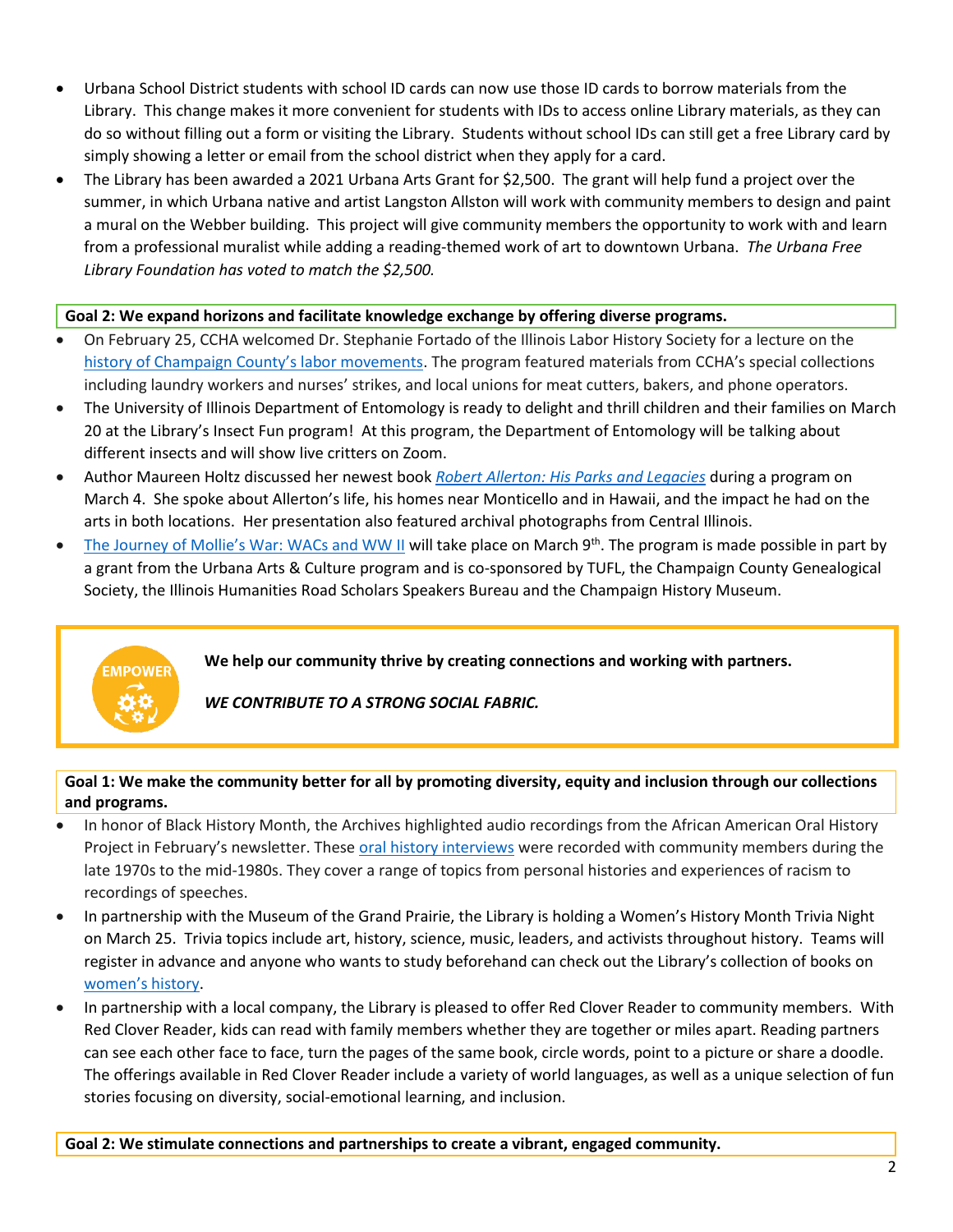- The City of Urbana shared with the Library a thank you note attached in the board packet-- they received from the U.S. Census Bureau. The Library was a member of the local Complete Count Committee and worked to share information about the importance of the Census, encouraging community members to complete the Census in an effort to have the full community represented.
- On March 20, community members can learn more about urban agriculture at a screening of *Plant This Movie*, which will be shown in partnership with Solidarity Gardens. The movie explores the history of the modern food system and how people world-wide are growing their own food in cities around the world.



**We are mindful of the wide array of resources needed to serve evolving community needs and are transparent with our operations.**

*WE ARE A STRONG ORGANIZATION.*

#### **Goal 1: We steward our physical and financial resources to allow for growth and sustainability.**

- The Archives accepted a \$1,000 donation from the Champaign County Genealogical Society on February 24<sup>th</sup>. We look forward to continuing our partnership with the Society and are grateful for their support of Archives programming. Please look to the Action & Information section and Resolution 2021-02 for specifics.
- At their February 17 meeting, the Foundation Board approved the Library's FY22 grant request for \$46,100. This includes continued funding to support monthly music programs, author events, circulating WiFi hotspots, archives intern wages, and Development & Promotion staff. In addition, the grant will cover up to \$5,000 in professional development (earmarked for the 2022 Public Library Association conference). The grant also includes several projects that are ongoing (like the landscape designs) and other pass-through funding (like memorial books).
- The Friends of the Urbana Free Library have done a "soft launch" of their [TUFLFriends Etsy store,](https://urldefense.com/v3/__https:/www.etsy.com/shop/TUFLFriends__;!!DZ3fjg!u_jke8v0HB-SMbBTvugymfoVu2Vfaq_pW-sG0XlOwtFeJEjyARN5D8VOqYZRN74tNE_gpg$) so people across the country can now support the Friends & TUFL online on Etsy and at th[e Friends Amazon Book Shop.](https://www.amazon.com/s?me=A1I0SP8OLKJBEA&marketplaceID=ATVPDKIKX0DER) Please share with your networks!

## **Goal 2: We cultivate continuous improvement among Board and staff members to create increased engagement, satisfaction, and retention.**

- In our efforts to thoughtfully work towards a more diverse, equitable, and inclusive work place, Donica Swann and Brian Robertson are participating in the 21-week lon[g United Way of Illinois Equity Challenge.](https://unitedwayillinois.org/equity-challenge-content/) The Challenge will provide training tools and help us focus our efforts to provide tangible projects and learning opportunities for Library staff.
- The Library held a successful virtual staff day on Monday, February 15. After brief staff introductions, each department gave an update, followed by a presentation from Linda Colson from the Library's EAP program talking about communication styles. After a break, staff heard from Fred Schlipf about the upcoming building program process and the day concluded with a video from Archives staff touring the Lincoln Square space and information about DEI efforts at the City and Library. Preliminary evaluations show that the Zoom format worked well for most people and that the sessions were worthwhile for sharing information.
- On February 8th, we began testing all on-site Library staff for COVID-19 using the BinaxNOW rapid antigen test, which delivers results in about 15 minutes. On March  $8<sup>th</sup>$ , we implemented voluntary twice per week testing for staff members who work in the building at least two days per week. There is significant value in having this twice per week testing option to help reduce the spread of COVID-19, and also to add an extra layer of safety for staff members.
- Former Library Board member Senator Scott Bennett was one of the over 75 attendees (legislators and other library supporters) at <u>the Illinois Library Association'[s Central Illinois Legislative Meet-Up](https://www.ila.org/events/legislative-meet-ups)</u> on February 26<sup>th</sup>. ILA's legislative priorities were shared and are included in the Board packet. Celeste Choate was one of the coordinators.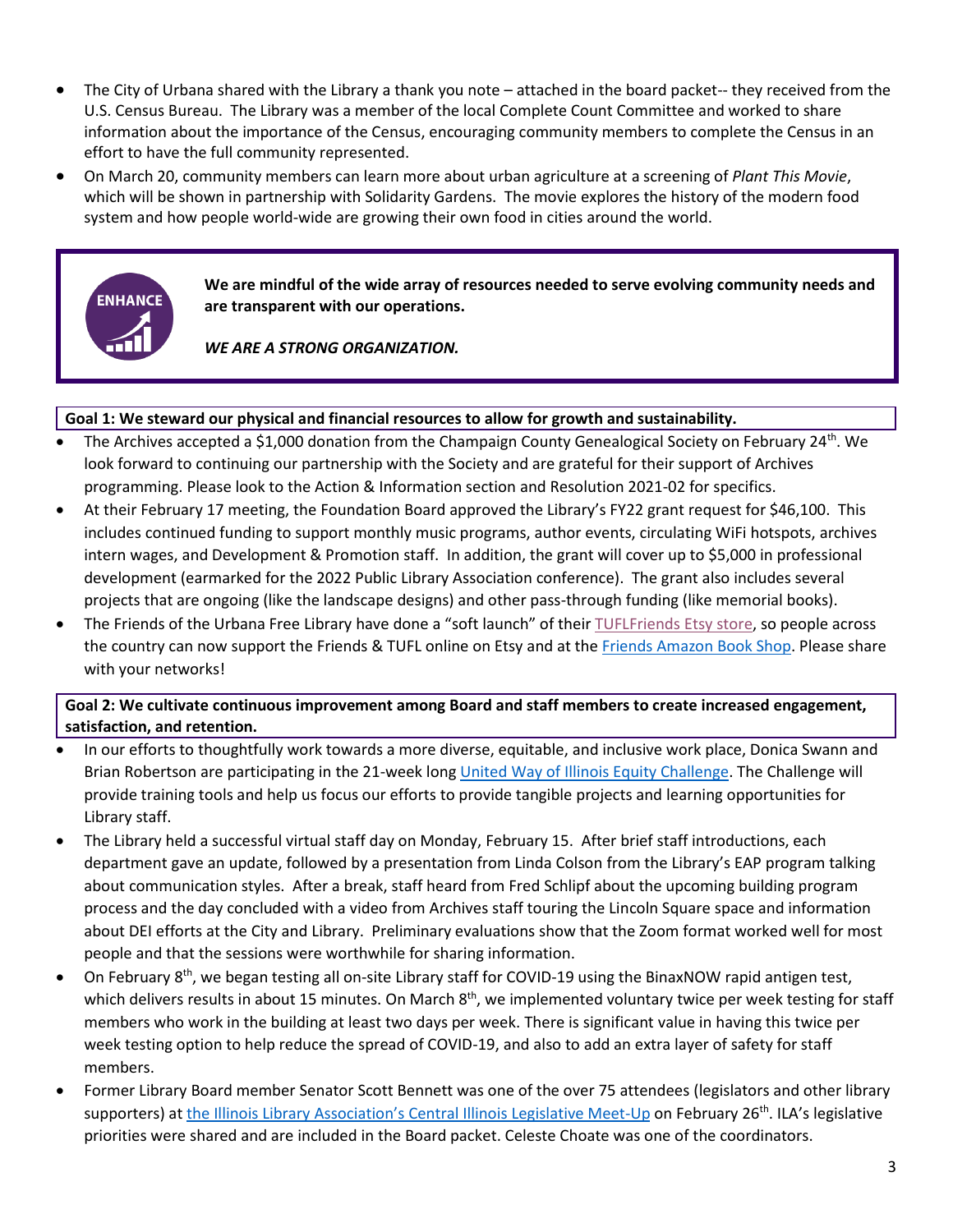

**Look here for additional information and action item details that are outside of the scope of the strategic plan.**

- Illinois has passed a law (PA 101-632, known as the Cards for Kids program) that will provide for free library cards to non-resident K-12 students whose household is at or below the USDA's Income Eligibility Guidelines. The administrative rules that will direct implementation of this law have not been determined yet. We are happy to report that our intergovernmental agreement with USD#116 goes beyond the subgroup of students outlined in the law to include all USD#116 students as well as all teachers and certified staff members. We will review the administrative rules when they are released to ensure we comply with all of the guidelines.
- We have TUFL branded merch for sale through midnight on Monday, March 15. Board members can click here to order:<https://www.surveymonkey.com/r/2021TUFLMerch>
- There are problems with the Webber Building's roof. Emergency repairs have been made, and a new roof is likely. Quotes are being gathered, and other TUFL buildings roofs and chimneys are being evaluated. It is likely that a future budget amendment will be needed.

## **Requested FY21 Budget Amendments:**

- The Library has been awarded a \$2,500 Urbana Arts Grant and half of the amount will be given to the Library this fiscal year. Staff request the following changes:
	- o *\$*1,250.00 increase in revenue to Donations/Contributions/Gifts 802 46300
	- o \$1,250.00 increase in expense to Library Program Supplies 80280802 51812
- The Library received a gift from the Champaign County Genealogical Society to help with Archives "programs and speakers." Staff request the following changes:
	- o \$1,000.00 increase in revenue to Donations/Contributions/Gifts 810 46300 for the Archives
	- o \$1,000.00 increase in expense to Archives Gifts/Other Library Materials 81080834 51990
- The Library received a gift from the United Way of Champaign County to purchase books for Urbana elementary school students. Staff request the following changes:
	- o \$1,000.00 increase in revenue to Donations/Contributions/Gifts 810 46300
	- o \$1,000.00 increase in the Children's Gifts expense to Library Books 81080833 51801

| Library eNewsletters:                               |                                              |
|-----------------------------------------------------|----------------------------------------------|
| March News & Events: https://conta.cc/2Mpf50f       | March Youth & Teen: https://conta.cc/202HUA0 |
| March Archives Newsletter: https://conta.cc/3qEfIHw |                                              |

#### **Other Library News:**

#### **The Writers of Oya's debut collection of poetry unmasks their serious power:**

[https://smilepolitely.com/arts/the\\_writers\\_of\\_oyas\\_debut\\_collection\\_of\\_poetry\\_unmasks\\_their\\_serious\\_power/](https://smilepolitely.com/arts/the_writers_of_oyas_debut_collection_of_poetry_unmasks_their_serious_power/)

**Book Review: Rachel Vellenga – Some insight during this time of societal change:** [https://www.news](https://www.news-gazette.com/arts-entertainment/books/rachel-vellenga-some-insight-during-this-time-of-societal-change/article_dbce91b0-1cfc-53ad-8264-621fa656d1a6.html)[gazette.com/arts-entertainment/books/rachel-vellenga-some-insight-during-this-time-of-societal](https://www.news-gazette.com/arts-entertainment/books/rachel-vellenga-some-insight-during-this-time-of-societal-change/article_dbce91b0-1cfc-53ad-8264-621fa656d1a6.html)[change/article\\_dbce91b0-1cfc-53ad-8264-621fa656d1a6.html](https://www.news-gazette.com/arts-entertainment/books/rachel-vellenga-some-insight-during-this-time-of-societal-change/article_dbce91b0-1cfc-53ad-8264-621fa656d1a6.html)